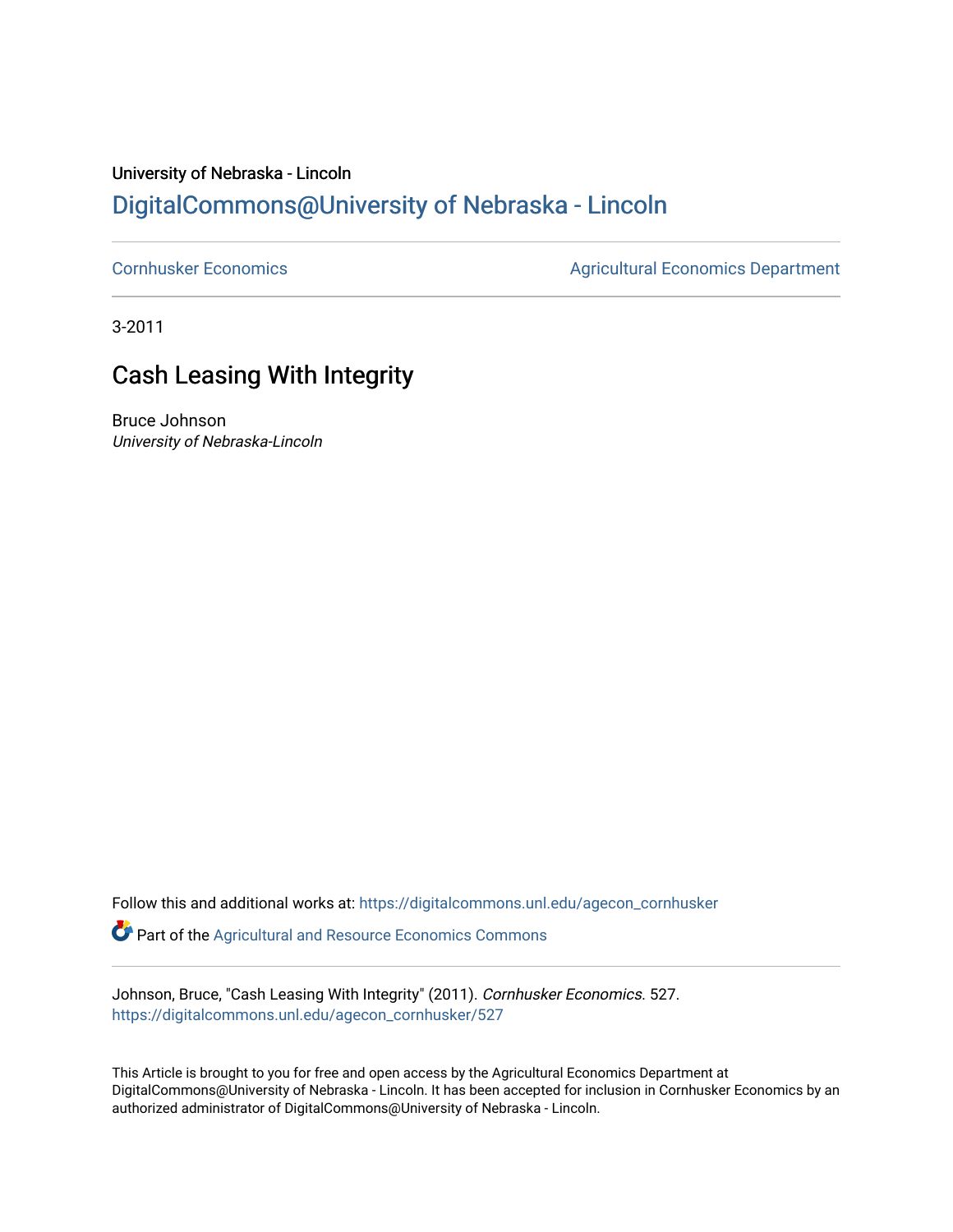# **CORNHUSKER ECONOMICS**



March 9, 2011

#### **University of Nebraska–Lincoln Extension**

Institute of Agriculture & Natural Resources Department of Agricultural Economics http://agecon.unl.edu/cornhuskereconomics

|                                                                                     | Саэп<br><b>Licasiii</b> } |              |          |
|-------------------------------------------------------------------------------------|---------------------------|--------------|----------|
| <b>Market Report</b>                                                                | Yr<br>Ago                 | 4 Wks<br>Ago | 3/4/11   |
| <b>Livestock and Products,</b><br><b>Weekly Average</b>                             |                           |              |          |
| Nebraska Slaughter Steers,<br>35-65% Choice, Live Weight<br>Nebraska Feeder Steers. | \$89.44                   | \$105.50     | \$112.78 |
| Med. & Large Frame, 550-600 lb<br>Nebraska Feeder Steers,                           | 124.54                    | 149.05       | 151.00   |
| Med. & Large Frame 750-800 lb.<br>Choice Boxed Beef.                                | 102.00                    | 126.32       | 128.00   |
| 600-750 lb. Carcass.<br>Western Corn Belt Base Hog Price                            | 150.34                    | 172.40       | 172.67   |
| Carcass, Negotiated.<br>Feeder Pigs, National Direct                                | 72.26                     | 80.09        | 81.68    |
| 50 lbs, FOB<br>Pork Carcass Cutout, 185 lb. Carcass,                                | ÷                         |              |          |
| 51-52% Lean<br>Slaughter Lambs, Ch. & Pr., Heavy,                                   | 74.93                     | 88.95        | 91.19    |
| Wooled, South Dakota, Direct<br>National Carcass Lamb Cutout,                       |                           |              | 184.50   |
| Crops,                                                                              | 266.78                    | 347.71       | 370.64   |
| <b>Daily Spot Prices</b>                                                            |                           |              |          |
| Wheat, No. 1, H.W.<br>Imperial, bu.<br>.<br>Corn, No. 2, Yellow                     | 3.84                      | 7.87         | 7.44     |
| Soybeans, No. 1, Yellow                                                             | 3.54                      | 6.55         | 6.84     |
| Grain Sorghum, No. 2, Yellow                                                        | 9.12                      | 13.91        | 13.62    |
| Dorchester, $cut. \ldots \ldots \ldots \ldots \ldots$<br>Oats, No. 2, Heavy         | 5.64                      | 10.95        | 11.46    |
| Minneapolis, MN, bu.<br>Feed                                                        | 2.26                      | 4.15         | 3.83     |
| Alfalfa, Large Square Bales,<br>Good to Premium, RFV 160-185                        |                           |              |          |
| Northeast Nebraska, ton.<br>Alfalfa, Large Rounds, Good                             | 135.00                    | 140.00       | 140.00   |
| Platte Valley, ton<br>Grass Hay, Large Rounds, Premium                              | 87.50                     | 72.50        | 72.50    |
| Nebraska, ton.<br>Dried Distillers Grains, 10% Moisture,                            | ÷                         |              |          |
| Nebraska Average.<br>Wet Distillers Grains, 65-70% Moisture,                        | 101.00                    | 197.50       | 201.00   |
| Nebraska Average.                                                                   | 38.00                     | 67.25        | 76.00    |
| *No Market                                                                          |                           |              |          |

## **Cash Leasing With Integrity**

**The widow lady** was calling from her retirement care facility. Her tenant of over 20 years wanted to finalize the cash rent agreement for 2011, and she was wondering, "What should I do?" With a lease rate that hadn't seen an increase for several years, her per-acre rent payments in 2010 were not even half the average for the area. Even when her tenant said he could "raise it a few dollars per acre for this year," the 2011 payments would fall even further behind the area average.

**The out-of state land owner** was following national media coverage of the strong agricultural economy and wanted to raise the rent on his irrigated land to \$450 per acre. This was a big jump from the \$250 per acre level in 2010, which was more than fair since the tenant was providing both the center pivot and irrigation motor. But because the land owner had heard of some people in his state netting over \$400 per acre last year with a crop share lease, he was determined to get a big increase.

**The retired gentleman** was easy going and certainly not someone who would drive a hard bargain. He had grown up when farming with four-row crop equipment was considered large. But having been away from farming for nearly six decades, he had little understanding of today's farm economy and what cash rent levels had moved to in 2011. He was renting his inherited family farm for \$90 per acre; and thought it to be "too big of a jump" to raise it to \$100 in 2011, out of concern for his tenant. In reality, the rent should have been between \$150 and \$175 per acre just to be on par with rents in the area.

**The young University of Nebraska graduate andhis new bride** had rented a piece of land back home for the 2010 crop year from a former neighbor who thought it would be good to "*give the kids a chance to get started."* Even though they paid the going cash rent, the young couple had a profitable year - raising a good crop and marketing effectively. So after harvest, when they delivered



University of Nebraska Extension educational program s abide with the non-discrim ination policies of the University of Nebraska–Lincoln and the United States Departm ent of Agriculture.